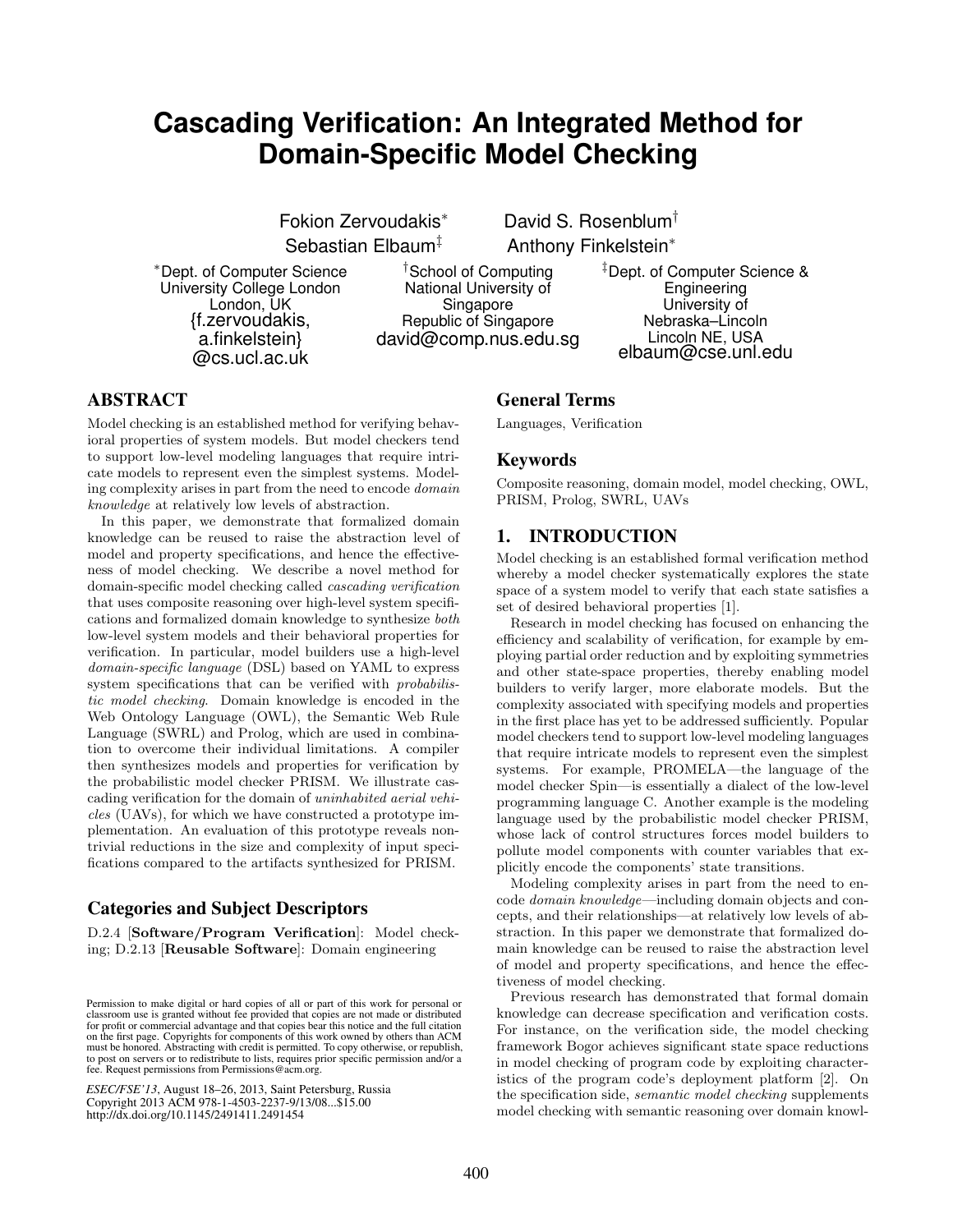edge encoded in the Web Ontology Language (OWL). Semantic model checking has been used to verify Web services [3, 4], Web service security requirements [5], probabilistic Web services [6], Web service interaction protocols [7], and Web service flow [8]. Additionally, multi-agent model checking has been used to verify OWL-S process models [9].

OWL is a powerful knowledge representation formalism, but limitations in its expressive and reasoning abilities reduce its utility in semantic model checking. The Semantic Web Rule Language (SWRL)—a W3C-approved OWL extension—addresses some of these limitations, but neither OWL nor SWRL can reason effectively with negation. The logic programming language Prolog does support negation, but then Prolog lacks some desirable expressive features of OWL, including support for equivalence and disjointness. Thus, it is necessary to use OWL, SWRL and Prolog in combination in order to overcome their individual limitations for semantic model checking.

This paper describes a novel method for domain-specific model checking called cascading verification, which uses composite reasoning over high-level system specifications and formalized domain knowledge to synthesize both low-level system models and their behavioral properties for verification. In particular, model builders use a high-level domainspecific language (DSL) based on YAML [10] (a humanfriendly data serialization format) to express system specifications that can be verified with probabilistic model checking. A compiler uses automated reasoning to verify the consistency of each specification with domain knowledge encoded in OWL+SWRL and Prolog, and then explicit and inferred domain knowledge are used by the compiler to synthesize a discrete-time Markov chain (DTMC) model and the probabilistic computation tree logic (PCTL) properties from domain-specific templates. Finally, the probabilistic model checker PRISM [11] verifies the model against the properties. Thus, verification cascades through several stages of reasoning, analysis and synthesis.

Our method gains significant functionality from each of its constituent technologies. OWL supports expressive knowledge representation and efficient reasoning; SWRL extends OWL with Horn clause-like rules that can model complex relational structures and self-referential relationships; Prolog extends OWL+SWRL with the ability to reason effectively with negation; DTMCs provide the ability to formalize probabilistic behavior; and PCTL supports the expression of probabilistic properties.

In this paper we illustrate cascading verification with a prototype we built for the domain of uninhabited aerial vehicle (UAV) mission plans. We used this prototype to analyze 58 mission plans, which were based on real-world mission scenarios developed by DARPA [12] and the Defense Research and Development Canada (DRDC) agency [13]. UAVs are a particularly interesting and important domain, and the stochastic nature of UAV missions makes probabilistic model checking a natural choice for their verification.

This paper thus presents three contributions. First, we describe a novel method of model checking that leverages domain knowledge to realize a non-trivial reduction in the effort required to specify system models and behavioral properties. For example, from 23 lines of YAML specification comprising 92 tokens, cascading verification synthesized 104 lines of PRISM code comprising 744 tokens and three behavioral properties. Second, we describe a composite inference mechanism that supports the synthesis of system models and their desired behavioral properties for probabilistic model checking. Third, we present a prototype system that uses our method to verify UAV mission plans, thereby demonstrating the utility of cascading verification in the context of a significant application domain.

#### 2. BACKGROUND

Cascading verification employs a carefully selected suite of modeling and verification technologies—OWL+SWRL, Prolog, DTMCs and PCTL. In this section, we describe these technologies in greater detail and discuss the rationale for combining them into a single method for domain-specific model checking. We also present some background about the UAV domain supported by our prototype implementation of cascading verification.

We note that many people have discussed the practical limitations of OWL for formalizing domain knowledge and have sought to extend its capabilities with Prolog or extensions like SWRL [14]. These same limitations, discussed below, arose in our work with the UAV domain, which led us to devise a similar combination of technologies.

#### 2.1 OWL+SWRL and Prolog

Description logics (DLs) are a family of knowledge representation languages based on first-order logic (FOL) that can be used to construct logically valid knowledge bases. DLs describe a domain in terms of concepts or classes (specified as axioms in a TBox), individuals (specified as assertions in an ABox) and properties or roles [15]. DL concepts and individuals are roughly comparable to classes and objects, respectively, in object-oriented programming, while roles are comparable to UML associations. DLs reason over TBox axioms to infer key properties of concepts, including satisfiability, subsumption, equivalence and disjointness [16].

OWL is an ontology specification language based on the description logic  $\mathcal{SHOLN}(\mathbf{D})$  [15] that supports the automated processing of formalized knowledge. But OWL is constrained by expressive and reasoning limitations inherent in  $\mathcal{SHOLN}(\mathbf{D})$ . For example, OWL can model object relations that form tree-like patterns, but more complex relationships—such as the triangular relationship that exists between a child, the child's father, and the father's brother are not expressible in OWL [14]. Furthermore, OWL cannot model the self-referential relationship between an individual and itself [17]. SWRL is one of several proposed extensions to OWL, and it extends OWL with Horn clause-like rules to address some of OWL's expressive limitations [18]. But like OWL, SWRL cannot reason with negation in an effective manner [14, 19]. Modeling problems that are inexpressible in OWL+SWRL can be addressed with Prolog [14, 20].

Unlike OWL, Prolog is a rule-based language, whereby rules and facts constitute a compiled knowledge base that can support efficient querying. And unlike OWL+SWRL, Prolog can reason effectively with negation. But Prolog is not without its own limitations. Prolog is based on a FOL subset expressed with first-order Horn clauses [20]. OWL can be translated into formulas of a FOL subset, but this subset overlaps only partially with the FOL subset underpinning Prolog. Consequently, some OWL primitives cannot be expressed efficiently in Prolog. For example, Prolog does not provide an equivalence predicate; Prolog's native syntax cannot encode the OWL primitives disjointWith and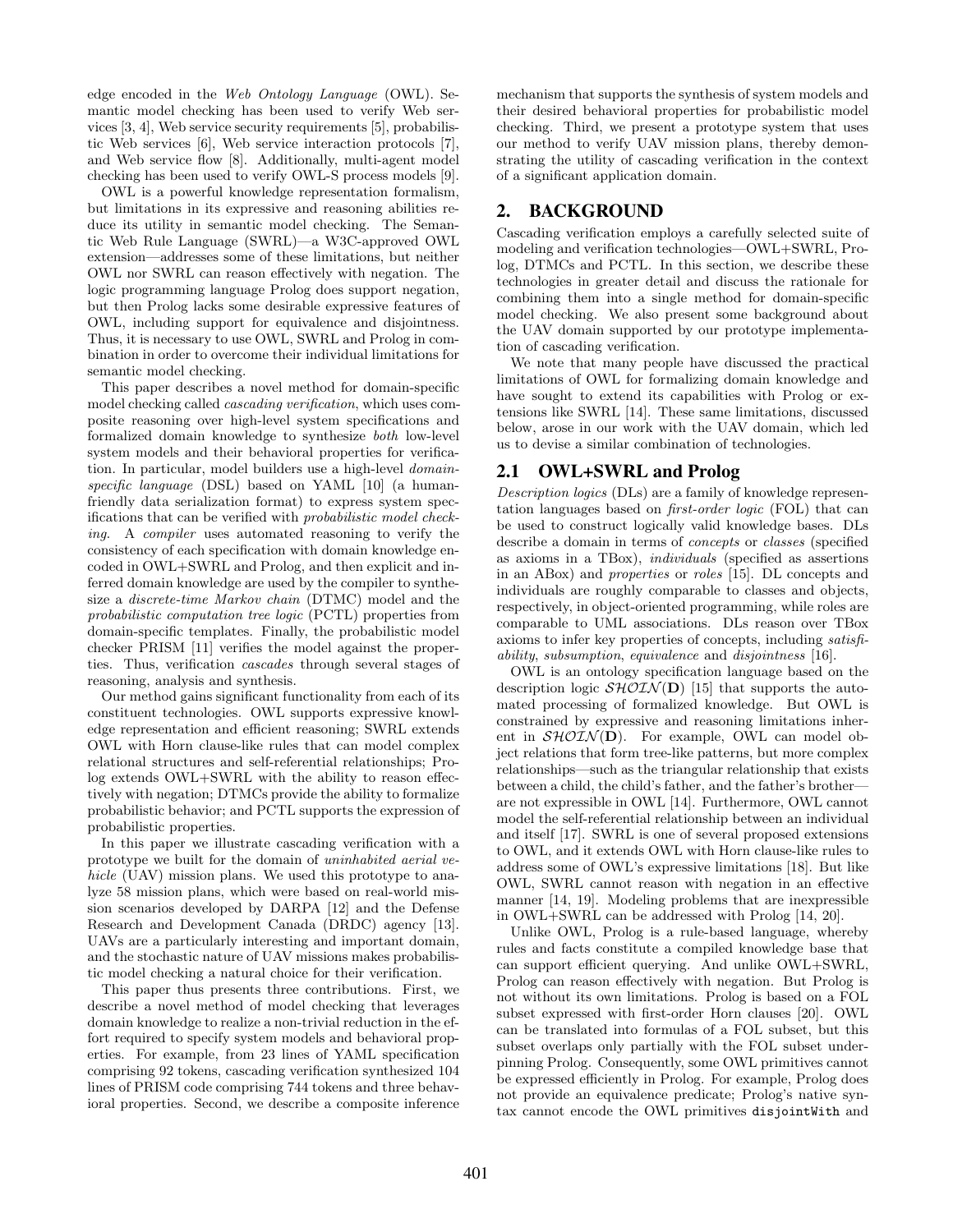differentIndividualFrom, which denote concept and individual disjointness, respectively; and Prolog cannot encode the OWL primitive oneOf, which defines a concept by enumerating all individuals belonging to that concept.

The combination of OWL, SWRL and Prolog we use in cascading verification overcomes the individual limitations of each formalism and thus provides a rich expressive basis for domain modeling.

#### 2.2 Probabilistic Model Checking

Probabilistic model checking is a method for verifying behavioral properties of stochastic systems, which are systems affected by message delays, failure rates and other random phenomena [1, 21], and PRISM is arguably the most widely used probabilistic model checker. To model these systems, finite-state transition systems are enriched with probabilities. Markov chains are transition systems where the successor of each state is chosen probabilistically and independently of preceding events (i.e., Markov chains are memoryless). DTMCs are Markov chains that represent time in discrete timesteps. A DTMC can be formalized as a tuple  $\mathcal{M} = (S, \mathbf{P}, \iota_{init}, AP, L)$  where S is a countable set of states;  $\mathbf{P}: S \times S \rightarrow [0, 1]$  is the transition probability function, such that ∀s : P <sup>s</sup>0∈<sup>S</sup> P(s, s<sup>0</sup> ) = 1; ιinit : S → [0, 1] is the initial state distribution, such that  $\sum_{s' \in S} t_{init}(s) = 1;$ and  $L: S \to 2^{AP}$  is a labeling function that maps each state to a subset of AP, which is a set of atomic propositions that abstract key characteristics of a modeled system.

Probabilistic model checking can be used to verify both quantitative and qualitative DTMC properties. The former constrain probabilities to specific thresholds, while the latter associate desirable and undesirable behavior with probabilities of one and zero, respectively. PCTL is an extension of the branching-time computation tree logic (CTL) and is a prominent formalism for expressing probabilistic properties. PCTL supports the probabilistic operator  $\mathbb{P}_J(\varphi)$ , where  $\varphi$ specifies a constraint over the set of traces induced by a DTMC, and J specifies a closed sub-interval of the interval [0, 1] that bounds the probability of satisfying  $\varphi$ .

#### 2.3 UAV Missions

UAVs, or uninhabited aerial systems (UASs), are aircraft capable of either autonomous or remote controlled flight. Primarily oriented toward "dull, dirty, or dangerous" military missions, UAVs are increasingly relied upon to perform agricultural, scientific, industrial and law-enforcement missions over civilian airspace [22, 23, 24].

The UAV domain exhibits complexity at many levels. In particular, UAVs contain sophisticated payloads, multiple sensors and increasing computational power. In time, these capabilities will enable UAV swarms to execute complex multi-task missions with reduced human supervision [25]. For a given mission, a UAV may be required to execute tasks synchronously and in real-time, with local, incomplete and/or noisy knowledge, and in the context of a dynamic environment [26]. These factors combine to form a complex stochastic state space that makes UAV mission plans particularly well suited to the use of probabilistic model checking.

#### 3. METHOD OVERVIEW

In this section we first present an overview of cascading verification from a domain-independent viewpoint, and then we present an example UAV mission plan that we use as a running example for the rest of the paper. Subsequent sections describe the elements of the method in greater detail, with the running example used to illustrate key concepts.

#### 3.1 From Specification to Verification

Figure 1 presents a high-level schematic of cascading verification. Domain experts, which are one of the method's primary stakeholders, use OWL to define domain concepts and their relationships, and SWRL to supplement the specification with rules. The result is a TBox that formalizes domain concepts. Domain experts also use Prolog to define additional rules, and they use PRISM's modeling and property specification languages to define DTMC and PCTL templates, respectively. The OWL+SWRL, Prolog, DTMC and PCTL artifacts constitute the formal domain knowledge available to model builders. The model builders—also primary stakeholders—use a high-level DSL to specify system specifications that can be verified eventually with model checking. We note that domain knowledge thus is formalized once and subsequently reused to support the construction of any number of system models.

Given a high-level system model expressed by a model builder in the DSL, a cascading verification compiler (CVC) synthesizes both the DTMC and PCTL artifacts corresponding to that specification, as follows:

- 1. The CVC transforms the model into ABox assertions.
- 2. A reasoning engine for OWL+SWRL verifies the consistency of the generated ABox with respect to the TBox defined previously in OWL+SWRL by domain experts. In doing this, the reasoner ensures that model constructs specified in the DSL are consistent with OWL+SWRL axioms. Inconsistencies signify an invalid model, which causes the compilation process to terminate with an error. If the model is found to be consistent with the TBox, then the reasoner generates additional inferences from the TBox to aid the eventual synthesis of DTMC and PCTL artifacts.
- 3. The CVC transforms the ontological knowledge inferred previously into Prolog facts. A Prolog engine inputs the generated facts plus the Prolog rules defined previously by domain experts and then proceeds to generate further inferences.
- 4. The CVC uses Prolog inferences in conjunction with explicit and inferred domain knowledge to synthesize DTMC and PCTL artifacts from the templates predefined by domain experts.

PRISM inputs the synthesized artifacts, verifies the system model against its behavioral properties (including possibly additional properties provided by the model builders), and returns logical and probabilistic results from the verification. If these results are deemed acceptable by the model builders, then the model can be implemented and deployed for real-world execution (via some process outside the scope of our method).

#### 3.2 An Example UAV Mission

In our implementation of cascading verification for the UAV domain, model builders use a dialect of YAML we designed as their DSL for specifying mission plans. Mission plans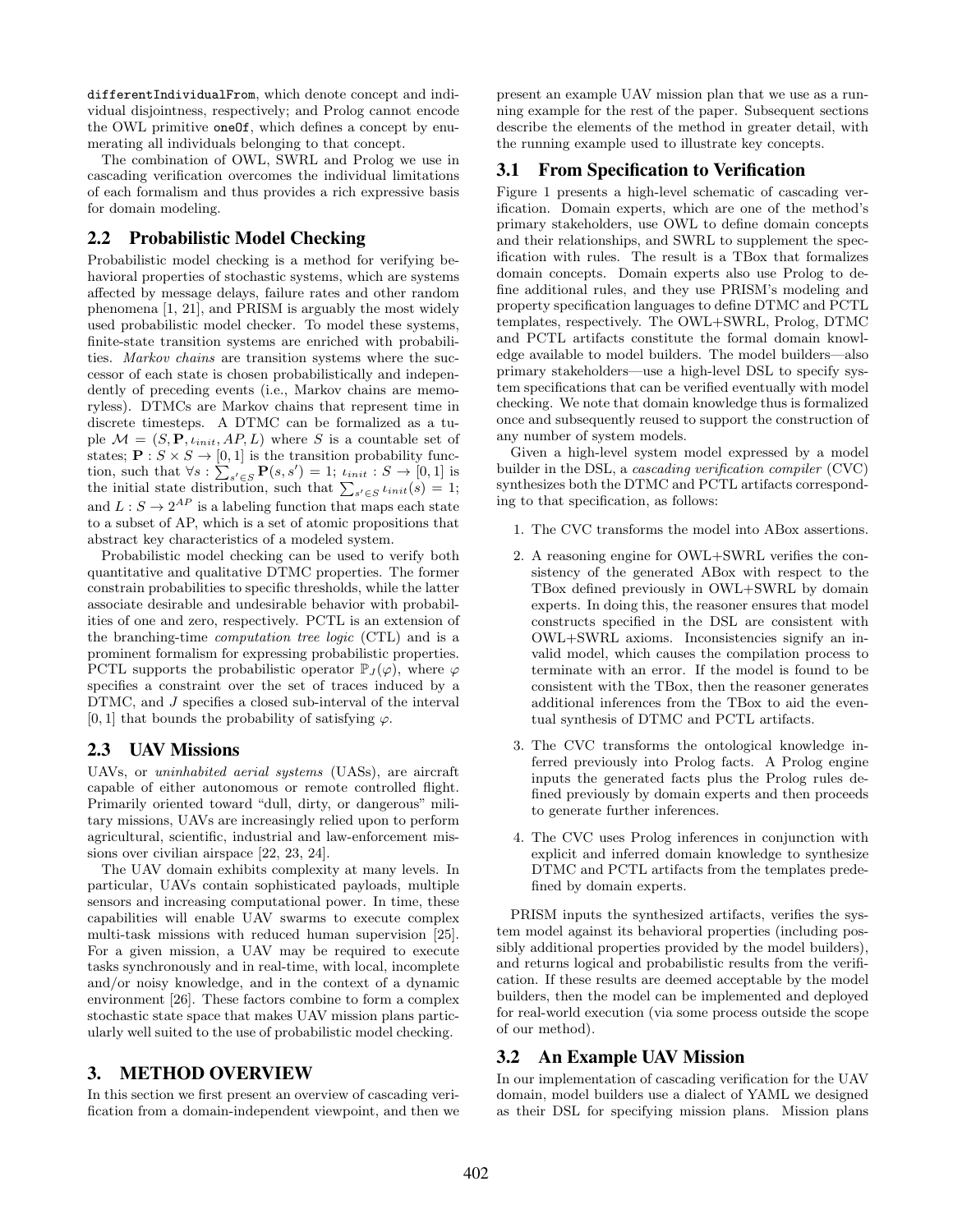

Figure 1: A high-level schematic of our method and prototype. Rectangular and oval shapes represent data and processes, respectively; bold and normal text distinguishes method from prototype, respectively; and underlined text represents our research contributions with respect to the UAV domain.

comprise UAV assets and their assigned action workflows. The YAML specification in Listing 1 models Mission A, an example mission that is representative of a suite of 58 mission plans we developed for this research:

| Action:                             | 1              |
|-------------------------------------|----------------|
| TraversePathSegmentAction:          | $\overline{2}$ |
| - id: TPSA1                         | 3              |
| duration: 60                        | $\overline{4}$ |
| coordinates: [-118.27017, 34.04572, | 5              |
| $-118.27279, 34.04284]$             | 6              |
| - id: TPSA2                         | $\overline{7}$ |
| duration: 60                        | 8              |
| coordinates: [-118.2739, 34.03928]  | 9              |
| preconditions: [TPSA1, TPSA3]       | 10             |
| - id: TPSA3                         | 11             |
| duration: 60                        | 12             |
| coordinates: [-118.26482, 34.03332, | 13             |
| $-118.27383, 34.03824$              | 14             |
| $-$ id: TPSA4                       | 15             |
| duration: 60                        | 16             |
| coordinates: [-118.28204, 34.0376]  | 17             |
| preconditions: [TPSA3]              | 18             |
| PhotoSurveillanceAction:            | 19             |
| - id: PSA5                          | 20             |
| duration: 50                        | 21             |
| preconditions: [TPSA3]              | 22             |
| Asset:                              | 23             |
| Hummingbird:                        | 24             |
| $-$ id: $H1$                        | 25             |
| actions: [TPSA1, TPSA2]             | 26             |
| $-$ id: $H2$                        | 27             |
| actions: [TPSA3, TPSA4, PSA5]       | 28             |
|                                     |                |

#### Listing 1: YAML specification for Mission A

Mission A comprises two Hummingbird assets (lines 24–28 in Listing 1); a single photo surveillance action (lines 19– 22), which is a type of sensor action; and four path segment traversal actions (lines 2–18), which are kinetic actions.

A path segment traversal action instructs its UAV to traverse a path between two waypoints. The latitudes and longitudes of the waypoints are given in an array, with the latitude of waypoint one followed by the longitude of waypoint one, which in turn is followed by the latitude of waypoint two and then the longitude of waypoint two. In a sequence of path segment traversal actions associated with some asset, the end coordinates of one action serve implicitly as the start coordinates of the subsequent action. Thus, only the first action in the sequence is specified with four coordinates (for its start and end waypoints), while each remaining action is specified with two coordinates (for its end waypoint). For example, the actions TPSA1 and TPSA2 are specified for asset H1, and so the end coordinates of action TPSA1 in line 6 are the (implicit) start coordinates of action TPSA2 in line 9.

Before a mission plan can be compiled by the CVC, it must undergo a preprocessing phase. Such preprocessing will be needed for any domain in order to account for domainspecific elements in system models. During preprocessing for the UAV domain, the CVC uses the geographic coordinates appearing in mission plans (such as the waypoint coordinates described above), plus data from external sources characterizing expected operational environments, to perform geodetic calculations.<sup>1</sup> The equations that support these calculations are hard-coded in the preprocessor. Geographic information resulting from preprocessing—which may also include, for example, the durations of threat area incursions undertaken by UAVs—is integrated with the ABox generated by the CVC.

Once this preprocessed information is part of the ABox, then it is available to support the inferences performed by the CVC as described in steps 2 and 3 of Section 3.1. For example, in step 2, if geodetic calculations establish that a specified action is a threat area action (because the path of the action intersects the boundary of a threat area), then the asset undertaking that incursion is inferred to be a threatened asset. And in step 3, the last kinetic action in an action workflow is inferred to be a default terminal action.

The following two sections present in detail the steps of Section 3.1 and illustrate them using Mission A described above.

#### 4. DOMAIN MODELING

This section describes the encoding of domain knowledge in OWL+SWRL, Prolog, and DTMC and PCTL templates. We illustrate the application of these technologies to the UAV domain using Mission A, the example mission presented in the previous section.

 ${}^{1}$ Geodetics is a branch of applied mathematics that deals with the size and shape of the Earth.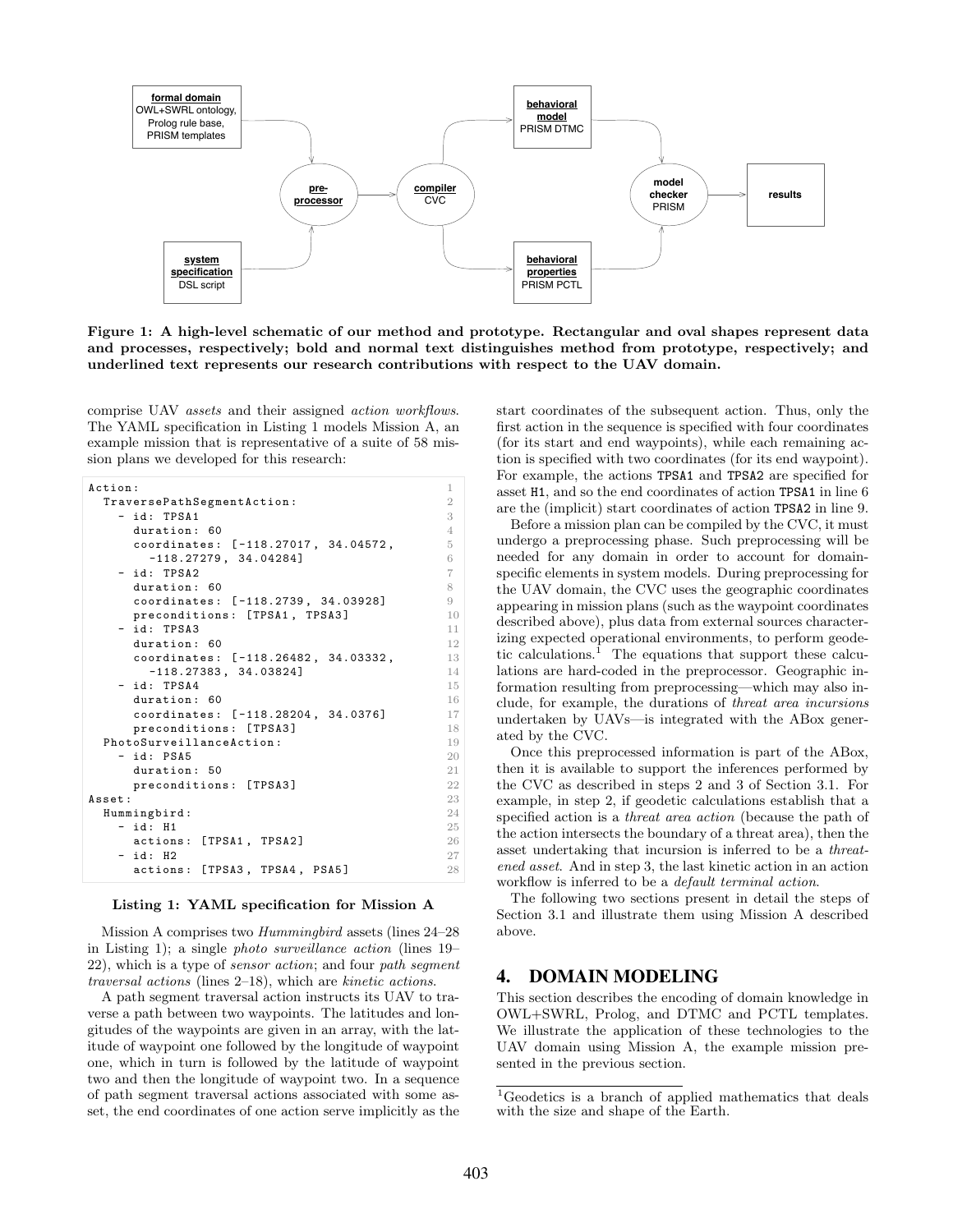

Figure 2: CEMO's class hierarchy (as presented by the ontology editor Protégé).

#### 4.1 Semantic Modeling

With cascading verification, experts from some domain of interest use an ontology to formally define domain concepts and their relationships. For our prototype, we have developed a complex missions ontology (CEMO) formalizing the UAV domain. Figure 2 depicts CEMO's hierarchy of domain concepts, or classes. Five classes—including Action, Area, Asset, Mission and Waypoint—inherit directly from the built-in OWL class Thing, which represents the set of all individuals. The built-in OWL class Nothing represents the empty set. Inheritance is indicated by indentation. For instance, class Action is extended by classes KineticAction and SensorAction, and KineticAction is extended in turn by classes HoverAction and TraversePathSegmentAction.

The formal definition of a class includes definitions of its object properties and data properties, which specify relationships between individuals of the class and, respectively, individuals of other classes and data values. For instance, below is the formal definition of class KineticAction using Manchester OWL syntax, a human-friendly ontology representation language [27]:

| Class: KineticAction              |    |
|-----------------------------------|----|
| SubClassOf: Action                |    |
| and hasDurationInSeconds some int |    |
| and hasPrecondition only Action   |    |
| .                                 | 5. |

The listing specifies that class KineticAction is a subclass of class Action and has two properties, hasDurationInSections and hasPrecondition. The former property carries a value of the built-in data type int and must be present in every KineticAction individual (as indicated by the keyword some). The latter property is optional for a KineticAction individual (as indicated by the keyword only) and carries as its value an individual of class Action.

The other classes of Figure 2 are defined formally in a similar fashion. For instance, we specify that every Asset individual must be associated with an Action individual via the object property hasAction; in other words, every asset must execute at least one action. Asset individuals are also associated with data properties that describe asset cost, endurance and speed. Class Asset is extended by classes ARDrone and Hummingbird. The latter classes represent quadcopter UAVs that have informed our research. Classes Action, Asset and Hummingbird are used in Mission A (lines 1, 23 and 24, respectively, in Listing 1).

During a mission, assets execute actions that may be associated with other actions via *preconditions*. An action a is a precondition to an action  $b$  if the end of  $a$  must precede the beginning of  $b$  in the sequence of actions that constitute some action workflow. Mission A comprises three preconditions (lines 10, 18 and 22 in Listing 1) relating actions assigned to the same asset. A fourth precondition (line 10) associates action TPSA2 with action TPSA3, thereby coupling the behavior of assets H1 and H2.

Assets may be required to commit threat area incursions, thereby compelling mission developers to consider the impact of asset survivability on the probability of mission success. To accommodate this requirement, CEMO comprises classes that describe tactical missions; Figure 2 highlights these classes in bold. Used mainly to support automated reasoning, tactical concepts are not available to model builders via the YAML DSL. We note that the asset subtypes HighVulnerabilityAsset and LowVulnerabilityAsset are associated with a data property describing asset vulnerability. The specific value assigned to each subclass is used by the CVC to calculate probabilities that appear ultimately in the synthesized DTMC models (as explained further in Section 4.3).

#### 4.2 Rule-Based Modeling

OWL is a powerful knowledge representation formalism, but it has fundamental expressive and reasoning limitations. As an example, OWL cannot model cross-cutting actions of UAVs. We consider an action  $a$  to be cross-cutting if  $a$ is a precondition to an action  $b$ , but  $a$  and  $b$  are assigned to different assets. By this definition, action TPSA3 in Mission A is a cross-cutting kinetic action. We can use OWL to capture some but not all aspects of this relationship, as shown in the following OWL code:

| Class: CrossCuttingKineticAction |         |
|----------------------------------|---------|
| EquivalentTo: KineticAction      | $\cdot$ |
| and (isActionOf some Asset)      | 3       |
| and (hasPrecondition some        |         |
| (Action)                         | .5      |
| and (isActionOf some Asset)))    |         |

The problem is that we cannot express in OWL the requirement that the Asset mentioned in line 3 be different from the Asset in line 6. We therefore resort to SWRL to specify this additional requirement, as in the following SWRL rule, which uses the built-in OWL property DifferentFrom (where question-marks denote variables). $^{2}$ 

 $^{2}$ DifferentFrom is an OWL construct used to differentiate individuals that are members of a class. It can be used in the definition of an individual, and in SWRL rules, but it cannot be used to define a class of individuals, which is the problem raised in the definition of CrossCuttingKineticAction.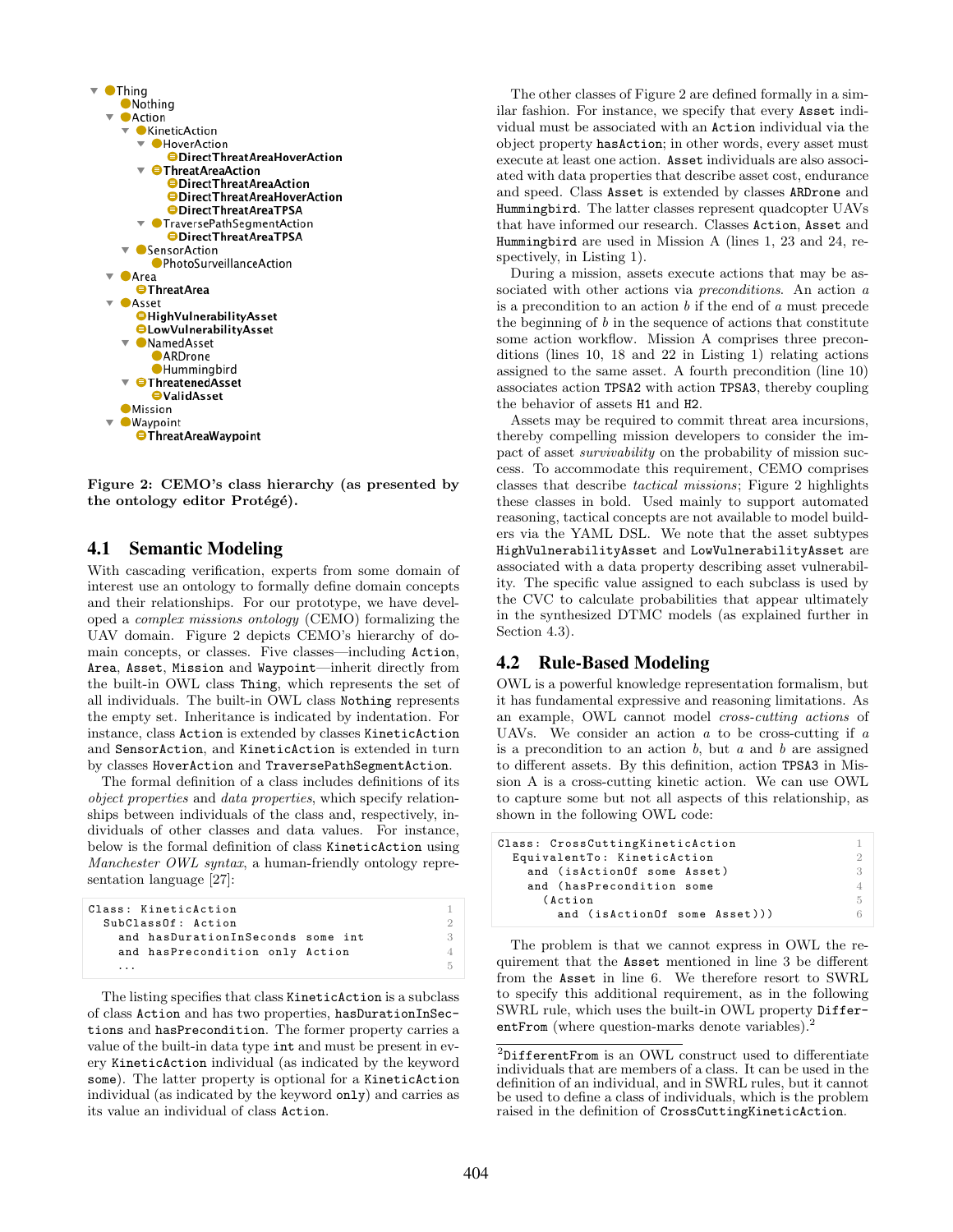```
KineticAction (?a), KineticAction (?b), 1<br>Asset (?x), Asset (?y), 2
   Asset (?x), Asset (?y),
   hasAction (?x, ?a), hasAction (?y, ?b), 3
   hasPrecondition (?b, ?a), 4
   DifferentFrom (?x, ?y) 5
 -> CrossCuttingKineticAction (?a) 6
```
Thus, SWRL rules extend the expressive power of OWL, but like OWL, SWRL cannot reason effectively with negation. When formalizing the UAV domain, we often found it desirable to state that something is not true or must not occur, rather than always try to state that something is true or must occur. It is surely the case that such negative statements arise naturally in many domains. We therefore use Prolog to encode rules that must reason with negation. The Prolog rule below formally defines rule terminal, which comprises three negated clauses (lines 3–5):

| $\texttt{terminal}(X)$ :-         |  |
|-----------------------------------|--|
| has_action $(A, X)$ ,             |  |
| $not(is_precondition_to(X, _))$ , |  |
| $not(single\_action\_asset(A))$ , |  |
| $not (zero_action_asset(A))$ .    |  |

Rule terminal encapsulates both explicit and inferred ontological knowledge; explicit knowledge is encoded as predicate has\_action( $\Lambda$ ,  $\bar{\Lambda}$ ) (line 2), while the three negated clauses encode knowledge inferred by the OWL+SWRL engine. Predicate is\_precondition\_to(X, \_) (line 3) provides an example for the transition of inferred knowledge from OWL to Prolog. The following OWL code formally defines the object property isPreconditionTo, an inferred relationship that inverts the object property hasPrecondition:

| ObjectProperty: isPreconditionTo |  |
|----------------------------------|--|
| InverseOf: hasPrecondition       |  |

Mission A comprises several instances of the DSL construct preconditions (lines 10, 18 and 22 in Listing 1). The CVC transforms information contained in these constructs into knowledge encoded as property hasPrecondition. Knowledge inferred with respect to hasPrecondition, via the inverted property isPreconditionTo, is transformed by the CVC into knowledge encoded as Prolog predicate is\_precondition\_to( $X$ ,  $\Box$ ), thus making this knowledge available for Prolog-based inferences.

#### 4.3 Behavioral Modeling

As shown in the previous section, OWL+SWRL and Prolog are suitable formalisms for encoding domain knowledge. Likewise, the state-based modeling language of PRISM is a suitable formalism for formalizing system behavior. We use PRISM's DTMC sub-language as the basis for reusable behavior templates.

As an example of a PRISM template, the PRISM template below represents the behavior of Asset individuals encoded in CEMO:

| module #{asset.class}_#{asset.id}             | 1              |
|-----------------------------------------------|----------------|
| $e#$ {asset.id} : $[0#$ {asset.endurance}]    | $\mathcal{D}$  |
| init #{asset.endurance};                      | $\mathcal{S}$  |
| FOR action IN asset.kinetic_actions           | $\overline{A}$ |
| $[#{action.type}]$ e# ${assign:}$             | 5              |
| & d#faction.id}>0                             | 6              |
| $\rightarrow$ (e#{asset.id}'=e#{asset.id}-1); | 7              |
|                                               | 8              |

| [#{asset.last_action.type}] e#{asset.id}=0 | 9  |
|--------------------------------------------|----|
| $\vert$ d#{asset.last_action.id}=0         |    |
| $\rightarrow$ true:                        | 11 |
| endmodule                                  | 12 |

The template is specified as a module, the PRISM language construct for a single-threaded unit of behavior. The template uses string interpolation—denoted by code snippets #{ ... }—to designate template parameters, and arguments for instantiating the parameters are derived by the CVC from explicit and inferred domain knowledge. Specifically, arguments for asset.class (line 1) and asset.id (lines 1, 2, 5, 7, and 9) are derived from mission plans expressed in YAML; arguments for asset.endurance (lines 2 and 3) are derived from explicit domain knowledge encoded in CEMO; and arguments for action.type (line 5), asset.last\_action.type (line 9) and asset.last\_action.id (line 10) are derived from knowledge inferred by the reasoning engines for OWL+SWRL and Prolog (via a process described in Section 5).

A module definition contains variables and commands. Asset module states are stored in variable e#{asset.id} (lines 2, 5, 7 and 9 above), which represents asset endurance. Asset behavior is formalized with two or more commands, where each command assumes the form [action] guard  $\rightarrow$ update. A command becomes enabled for execution when its guard is satisfied by a specific model state. Commands encompass one or more updates, where each update transitions a module, with a given probability, from one state to the next; a probability of one is assumed and can therefore be omitted for a command having just one update. Each command may be labeled with an action, which forces two or more modules to transition their states simultaneously.

Lines 4 and 8 in the above listing use meta-code highlighted with purple text to instruct the CVC on how to complete the template. In this case, the meta-code instructs the CVC to execute a for loop that generates one guarded command for each matching value of action. Each asset module command generated by this loop represents the execution of a kinetic action. The keyword true in the last command (line 11) denotes the end of execution for a specific module. This type of command prevents spurious deadlocks from arising solely from the synthesis process.

Note that the commands of the asset template above comprise only single updates and thus contain no probabilities. In contrast, the PRISM code below formally defines a template for asset survivability modules, which contain commands with multiple updates (lines 12–15):

| FOR action IN asset.threat_area_actions                     | 1  |
|-------------------------------------------------------------|----|
| formula $actn#{action.id}$ _tai =                           | 2  |
| d#{action.id}>finish#{action.id} &                          | 3  |
| $df_{\text{action.id}} <= start \# \{ \text{action.id} \};$ | 4  |
| <b>END</b>                                                  | 5  |
|                                                             | 6  |
| module #{asset.class}_#{asset.id}_Survivability             | 7  |
| a#{asset.id}d : bool init false;                            | 8  |
| FOR action IN asset.threat_area_actions                     | 9  |
| [#{action.type}] !a#{asset.id}d                             | 10 |
| & actn#{action.id}_tai                                      | 11 |
| -> #{1-asset.vulnerability}                                 | 12 |
| $:(a\# {\text{asset.id}} d' = {\text{false}})$ +            | 13 |
| #{asset.vulnerability}                                      | 14 |
| $:(a \# \{ asset.id\} d \text{'} = true);$                  | 15 |
| [#{action.type}] a#{asset.id}d                              | 16 |
| !actn#{action.id}_tai                                       | 17 |
| -> true;                                                    | 18 |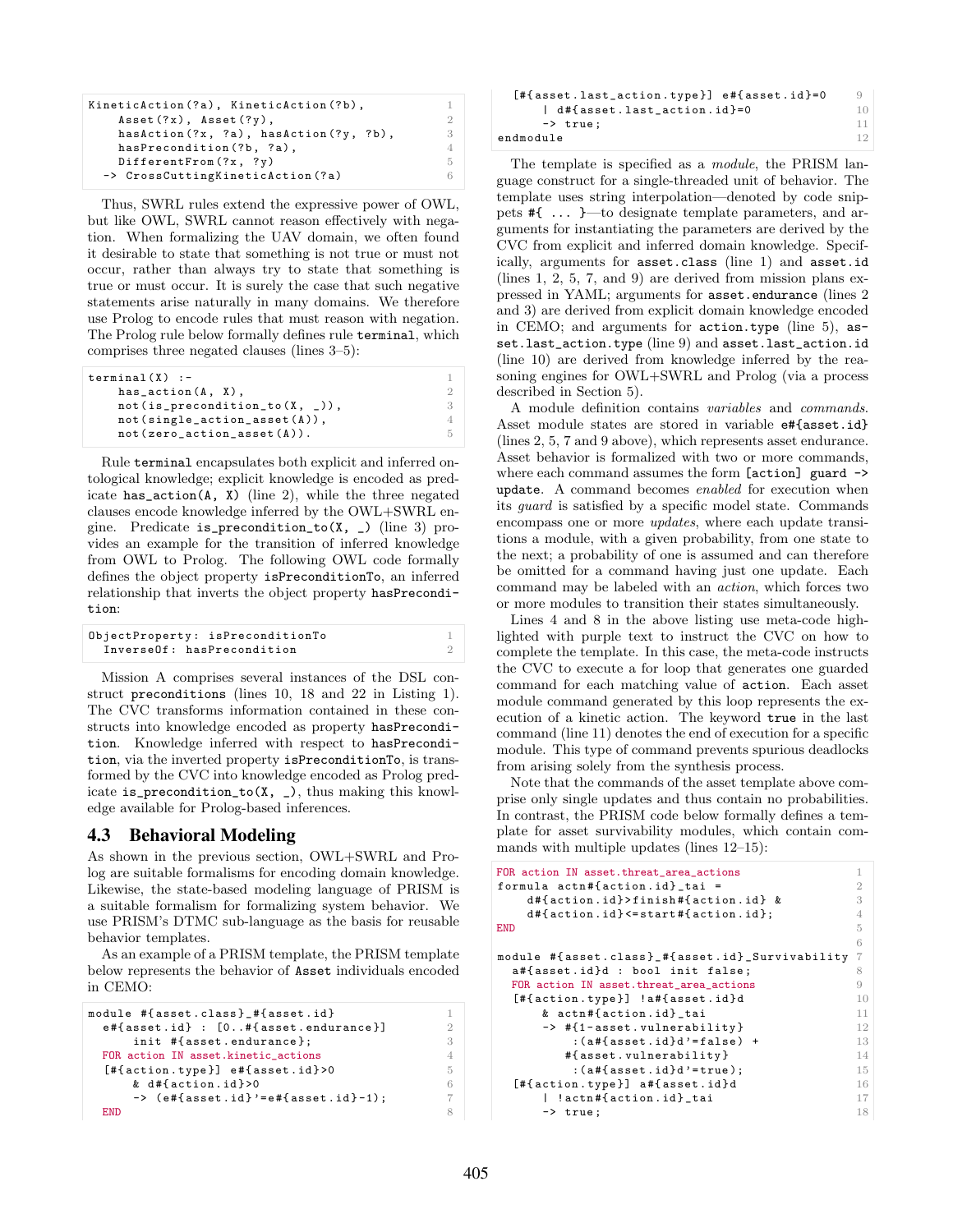| <b>END</b> | 19 |
|------------|----|
| endmodule  | 20 |

The probability of execution for each update is expressed as asset.vulnerability parameters; arguments for the parameters are inferred from explicit domain knowledge encoded in CEMO (as described in Section 4.1). The vulnerability values we use in CEMO were chosen arbitrarily and thus eventually would be replaced with data that represent real asset capabilities, terrain types and weather conditions.

Each synthesized survivability module specifies the probability of survival for a threatened asset that has also been inferred by the OWL+SWRL engine to be a valid asset. The concept of a threatened asset was described in Section 3; a valid asset is a threatened asset that executes at least one sensor action during a threat area incursion, thereby *justi*fying the risk assumed during that incursion.

The probability of survival for a valid asset is calculated with respect to *threat area actions*, which are kinetic actions executed by the asset during threat area incursions. Lines 1 and 5 above use meta-code to define a for loop that instructs the CVC to generate one or more PRISM formula constructs. Each formula defines an overlap between the execution of a threat area incursion and the execution of a threat area action via the identifier action.id. The overlap is delineated by variables start#{action.id} and finish#{action.id}. These variables are assigned geographic information, which is calculated by the CVC during preprocessing (as described in Section 3).

The formula identifier actn#{action.id}\_tai (defined in line 2 and used in lines 11 and 17) represents the execution of a specific threat area incursion. The Boolean variable a#{asset.id}d (defined in line 8 and used in lines 10, 13, 15 and 16) represents asset destruction. These constructs combine to form logical expressions in lines 10–11 and 16–17 that are used as the guards in the asset survivability module. When these expressions are considered in union, their logical truth values fully cover the possible asset behaviors during threat area incursions. Specifically, a valid asset exists in one of the following disjoint states: (1) not destroyed and executing a threat area incursion; or (2) destroyed as a consequence of executing a threat area incursion or else not executing a threat area incursion.

Mission properties are encoded in PRISM's property specification language, which subsumes several probabilistic temporal logics, including PCTL, CSL and LTL. The code snippet P=? [ F d#{action.id}=0 ... ] formally defines a template for mission properties. This generic property queries the probability that an action with identifier action.id will deplete its duration—as denoted by the assertion d#{action.id}=0—and thereby complete its execution. An ellipsis indicates the potential for synthesizing additional clauses in the property.

#### 5. CASCADING VERIFICATION

Cascading verification combines the technologies described in the previous section to enhance the abstraction level of model and property specifications, and the effectiveness of probabilistic model checking. Our prototype implementation of cascading verification for the UAV domain combines these technologies to support the probabilistic verification of UAV mission plans. This section describes in greater detail the steps of cascading verification presented in Section 3.1 and illustrates them with Mission A.

#### 5.1 Verification with Semantic Reasoning

As described in Section 3, system models (in our case, mission plans) encoded in a DSL (in our case, YAML ) are transformed by the CVC into ABox assertions. A semantic reasoner for OWL+SWRL verifies the consistency of the generated ABox with the TBox defined previously by domain experts. Inconsistencies signify an invalid mission plan. For example, an asset that does not execute at least one kinetic action would be inconsistent with the definition of class Asset presented in Section 4.1. The following OWL code specifies a valid ABox individual H1 derived by the CVC from the declaration of H1 in Mission A:

| Individual: H1 |                                              |  |  |       |
|----------------|----------------------------------------------|--|--|-------|
|                | Types: Hummingbird                           |  |  |       |
|                | Facts: has Action TPSA1 and has Action TPSA2 |  |  | - 3 - |

Once the OWL+SWRL engine establishes the consistency of the ABox with the TBox, it proceeds to generate a variety of inferences needed for eventual synthesis of the DTMC and PCTL artifacts. For example, the engine reasons about *real*ization, which determines the direct types of each individual. Given realization, a threat area action that initiates or prolongs an incursion is classified by the engine as a direct threat area action (DTAA). This inference eventually triggers the synthesis of PRISM code that calculates a risk acceptability factor (RAF) for the threat area incursion that contains the inferred DTAA. RAF values quantify the risk associated with threat area incursions, where an optimal RAF value of one indicates a potentially risk-free incursion. The numerator of the RAF represents the duration of concurrent execution between sensor actions and DTAAs during a threat area incursion, while the denominator represents the aggregate duration of all DTAAs executed during the incursion. Thus, any time spent not performing sensor actions contributes to the unjustifiable risk of the threat area incursion.

RAF values computed in the synthesized PRISM code are verified against a RAF threshold value included in synthesized mission properties. For example, the PCTL property P=? [ F raf>0.6 ] queries the probability that the specified RAF value exceeds 60 percent. Like the probability values described in Section 4.3, these threshold values were chosen arbitrarily for our research and thus eventually would be calculated from real-world data.

#### 5.2 Classification with Prolog

Some OWL-based inferences are transformed by the CVC into Prolog facts. Using the facts inferred for kinetic actions, Prolog classifies each kinetic action with respect to the relationships that exist between it and other kinetic actions. For example, a kinetic action that is the last to be executed by an asset and has as precondition at least one cross-cutting kinetic action is classified by Prolog as a terminal\_constrained\_observer according to the following inferred fact (which uses rule terminal presented in Section 4.2):

| terminal constrained observer $(X)$ :- |  |
|----------------------------------------|--|
| $constant\_observation(x)$ ,           |  |
| $\texttt{terminal}(X)$ .               |  |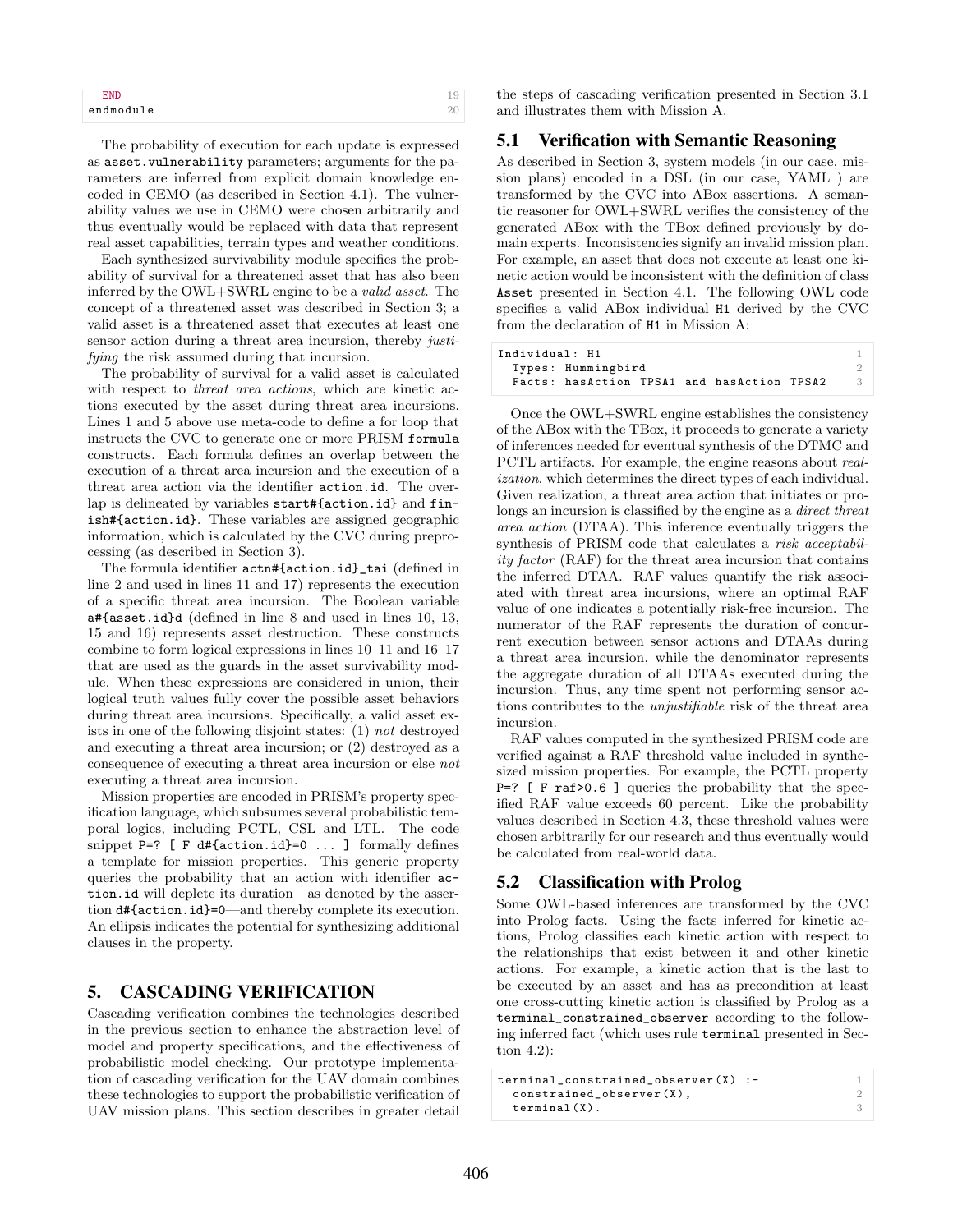The classification of a kinetic action affects the synthesis of the PRISM module for the asset to which that action is assigned. For example, the classification of action TPSA3 in Mission A would affect the PRISM module synthesized for asset H2. The asset module constructs that would be affected include the action label of the guarded command synthesized for TPSA3 and the action label of the last guarded command of the module.

Classifications of kinetic actions also trigger the synthesis of PCTL properties, such as a property requiring that the execution of a terminal\_constrained\_observer must not fail.

#### 5.3 Synthesized Models and Properties

The CVC uses explicit and inferred domain knowledge to synthesize DTMC and PCTL artifacts from templates defined previously by domain experts. For example, the asset module template presented in Section 4.3 is used to synthesize one module for each asset in Mission A. The following PRISM code specifies the module synthesized for asset H2, where the commands in lines 3 and 4 represent, respectively, the execution of actions TPSA3 and TPSA4 assigned to H2.

```
module Hummingbird2 1<br>
e2 : [0..120] init 120;<br>
2
 e2 : [0..120] init 120; 2
 [asst1] e2>0 & d3>0 -> (e2'=e2-1);
 [asst1] e2>0 & d4>0 -> (e2'=e2-1);
 [asst1] e2=0 | d4=0 -> true; 5
endmodule 6
```
Suppose that action TPSA4 is inferred to be a threat area action and thus part of a threat area incursion (as described in Section 3.2). The OWL+SWRL engine would then further infer action TPSA4 to be a DTAA (since TPSA4 initiates the incursion). Asset H2 consequently would be inferred a valid asset (since H2 executes at least one sensor action, namely PSA5, during the incursion). As a consequence of these inferences, the CVC would synthesize an asset survivability module to calculate the probability of survival for H2 (as described in Section 4.3). The following PRISM code specifies the synthesized survivability module for asset H2, where variable a2d (lines 4–7) represents the asset's destruction.

```
formula actual\_tail = d4 > 0 & d4 < = 60;
                               2
module Hummingbird2_Survivability 3
 a2d : bool init false; 4[asst1] !a2d & actn4_tai 5
    - > 0.99: (a2d '=false) + 0.01: (a2d '=true); 6
 [asst1] a2d | !actn4_tai
    \rightarrow true;
endmodule 9
```
At the conclusion of the synthesis process, the DTMC artifact that models Mission A is verified against a set of synthesized PCTL properties, such as the following:

|  |  |  |  |  |  |  |  |  | $P=?$ [ F d2=0 & d4=0 & !a2d & raf2>0.6 ] |  |  |
|--|--|--|--|--|--|--|--|--|-------------------------------------------|--|--|
|--|--|--|--|--|--|--|--|--|-------------------------------------------|--|--|

This property contains variables d2 and d4, which denote the durations of TPSA2 and TPSA4, respectively; variable a2d, described above; and variable raf2, which represents the RAF for the threat area incursion executed by asset H2. The property need not constrain the durations of TPSA1 and TPSA3, because these actions precede TPSA2 and TPSA4, respectively; in other words, the successful execution of TPSA1 is implied by the successful execution of TPSA2, and so on.

PRISM verifies the above property and thereby computes the probability of success for Mission A to be 0.299, with raf2 calculated to be 0.833.

#### 5.4 Implementation

For our prototype implementation of cascading verification, the ontology described in Section 4.1 and Section 4.2 has been implemented in OWL and SWRL, with OWL+SWRL reasoning handled by Pellet, a sound and complete OWL reasoner [28]. The Prolog rules and Prolog reasoning described in Section 4.2 are handled by SWI-Prolog, an open source implementation of Prolog [29]. The CVC is implemented in Ruby and includes the preprocessing of YAML specifications, the synthesis of PRISM models and properties, and the coordination of calls to Pellet and SWI-Prolog. YAML was chosen as the basis for the DSL because of its compatibility with Ruby and the ease with which it can be preprocessed into OWL ABox assertions. Although integration, testing and extension of these components is still ongoing, the implementation is sufficiently complete to enable an evaluation of cascading verification, which we present in the following section.

#### 6. PRELIMINARY EVALUATION

We assert that by enhancing the abstraction level of model and property specifications, cascading verification also enhances the effectiveness of probabilistic model checking. To start validating this assertion, we demonstrate in this section that our prototype implementation of cascading verification simplifies the verification of UAV mission plans and augments PRISM's verification capabilities. Ultimately, we aim to show that our prototype benefits mission developers by improving the correctness of UAV mission specifications. We also discuss the portability of cascading verification (i.e., the usability of our method in the context of different application domains).

#### 6.1 Abstraction

Because it was infeasible at this stage of our research to evaluate our prototype with a full practitioner study, we opted instead for a metrics-based evaluation of 58 mission plans that are based on real-world missions developed by DARPA and DRDC [12, 13]. We evaluated our prototype by comparing the lines of code (LOC) and numbers of lexical tokens required to specify missions in YAML against the LOC and tokens in the combined DTMC and PCTL code synthesized by the CVC. On average, our prototype synthesizes PRISM code that has, respectively, 3.127 and 4.490 times the LOC and tokens of the YAML models, with standard deviations of 0.524 and 0.954. These results provide some preliminary evidence of a non-trivial reduction in the effort required to produce mission models and properties.

We observe that five of the 58 mission specifications caused the CVC to make use of constructs for tactical missions (described previously in Section 4.1). These tactical mission plans generated PRISM code that was on average, respectively, 3.933 and 5.992 times the YAML LOC and tokens, with standard deviations of 0.240 and 0.592. Because the effort of synthesizing PRISM code is proportional to its LOC and tokens, tactical mission plans provide added value for mission planners. This suggests that, with respect to standalone and tactical missions, the utility of our prototype is proportional to the threat level associated with any given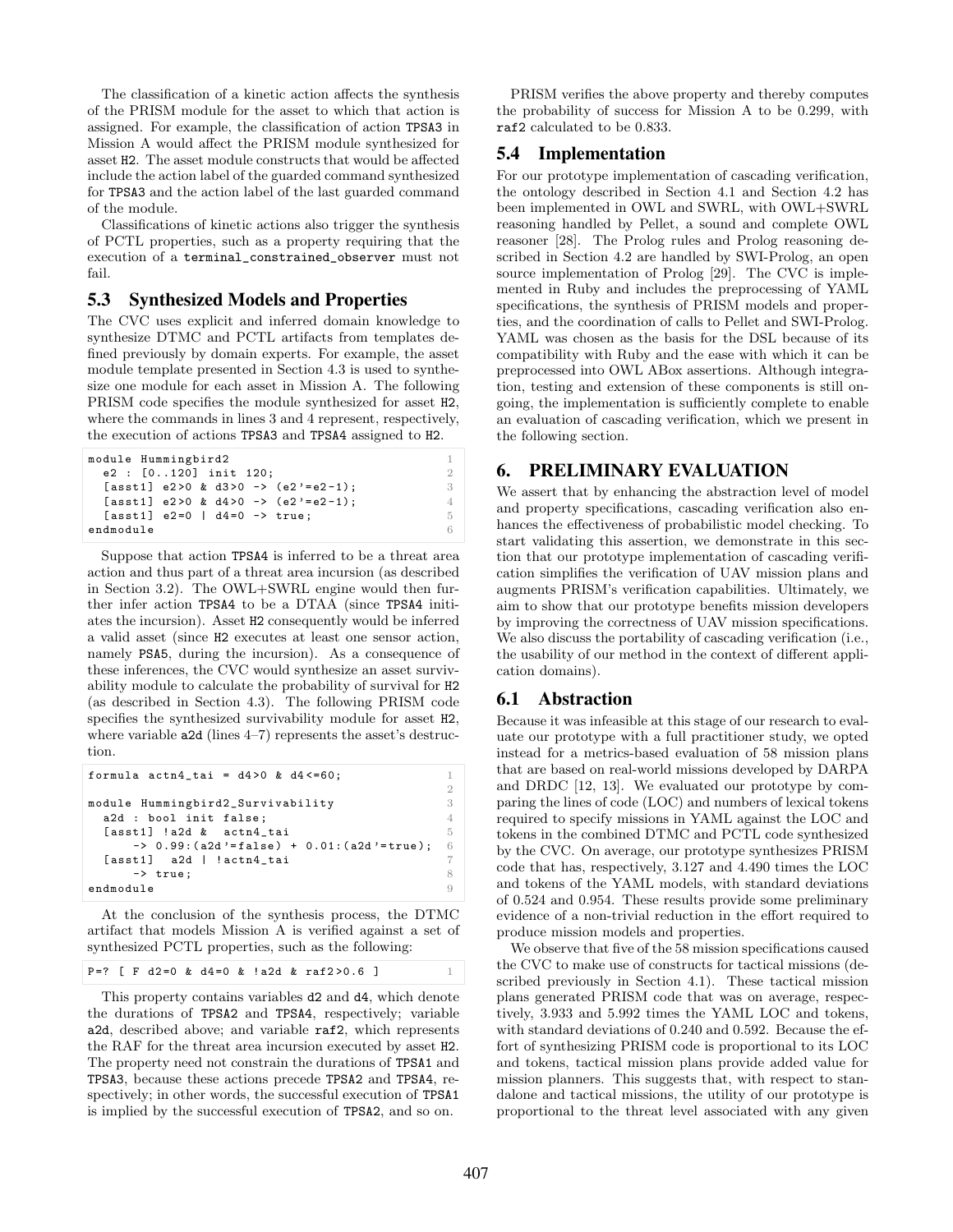mission plan. More broadly, the increased LOC and tokens suggest that the utility of cascading verification may be proportional to the amount of automated reasoning required to synthesize PRISM artifacts, a conclusion that justifies our motivation to augment model checking with formalized domain knowledge.

#### 6.2 Effectiveness

Because a LOC- and token-based analysis cannot account fully for the complexities of the PRISM language, such analysis offers limited insight into the inherent complexity of model and property specifications. We investigate complexity further by considering some behavioral modeling errors specific to the PRISM language that can be eliminated by the automated synthesis of PRISM artifacts. Behavioral modeling errors include variable declarations with incorrect values; incorrect or missing command actions; incorrect command probabilities; and incorrect command updates. These errors are significant—perhaps more so than the errors uncovered during the model checking process because they can cause PRISM to verify erroneous mission plans and thereby mislead mission planners.

We also consider mission specification errors that are beyond the scope of PRISM's verification capabilities. These domain-specific errors are detected either by Pellet or by the SWI-Prolog compiler during the synthesis process. We have identified 28 domain-specific errors, across six error classes, that impact the correctness of UAV missions:

- Disjoint class errors occur when individuals are declared in system specifications to be instances of incompatible classes; for example, a hover action can also be a kinetic action, but not a sensor action.
- *Existential restriction errors* occur when individuals fail to participate in mandatory relationships, as specified by the OWL keyword some; for example, every asset must execute at least one kinetic action.
- Data property value errors occur when data property values declared in system specifications fall outside the ranges of the corresponding data properties in CEMO; for example, the maximum allowed endurance of a Hummingbird is 1200 timesteps.
- Data property domain and range errors occur when data property domain and range types declared in system specifications are inconsistent with the domain and range types of the corresponding data properties specified in CEMO; for example, CEMO specifies that every Hummingbird must be associated with a datatype property hasCostValue of type int.
- Object property domain and range errors occur when object property domain and range types declared in system specifications are inconsistent with the domain and range types of the corresponding object properties in CEMO; for example, CEMO specifies that the object property hasAction associates every member of class Asset (the domain of hasAction) with a member of class KineticAction (the range).
- Threatened asset errors occur when mission plans comprise a threatened asset that is not also a valid asset.

Mission correctness can clearly be compromised by domain-specific and behavioral modeling errors, which occur during the modeling and verification phases, respectively, of mission development. Our prototype improves PRISM's effectiveness by preventing both of these error types.

### 6.3 Probabilistic Verification

Finally, we consider PRISM's ability to verify UAV mission plans. For this part of the evaluation, eighteen of the 58 mission plans described above were seeded with errors including deadlock and non-reachable states—that violated desirable behavioral properties. One mission plan failed (i.e., contained errors that resulted in a 0.0 probability of success) because of an unacceptably low RAF value; nine mission plans failed because kinetic or sensor action workflow durations exceeded the endurances of the assets to which those workflows were assigned; and eight mission plans contained action workflow errors that resulted in deadlock. These errors were successfully identified by our prototype. While the correctness of some mission plans was absolute (with either a 0.0 or 1.0 probability of success) several mission plans, including plans comprising threat area incursions, were associated with variable probabilities of success. For example, the probability of success for Mission A is approximately 0.299 (as described in Section 5.3).

### 6.4 Discussion

By automating the synthesis of PRISM artifacts, and by providing multiple stages of reasoning and analysis, our prototype enhances the abstraction level of model and property specifications, and the effectiveness of probabilistic model checking, respectively. This cascading approach to verification improves mission correctness to a greater degree than is evidently possible by using PRISM on its own.

Along with the complexity of the UAV domain and the real-world DARPA and DRDC mission scenarios used for this evaluation, the above results suggest that cascading verification can be beneficial to other application domains. The portability of our method is supported by the generalpurpose nature of its constituent technologies. Presently, we cannot extend this argument to the connections that link those technologies for cascading verification, although our attempt to isolate domain-specific processing in a preprocessor facilitates the portability of the connections. But cascading verification can be considered an extension of semantic model checking methods, which employs identical or comparable constituent technologies. The successful application of those methods to the Web service domain thus further supports the portability of cascading verification.

We note that this evaluation is preliminary. Further work is required to determine the ability of our prototype to support probabilistic model checking in the context of other non-trivial domains.

## 7. RELATED WORK

Cascading verification can be considered a form of semantic model checking, which, as discussed in Section 1, has been studied exclusively in the context of the Web service domain. We discuss the body of results in semantic model checking below, but to the best of our knowledge, the work presented in this paper is unique, because it addresses limitations of existing semantic model checking techniques and applies the resulting improved method to a novel domain.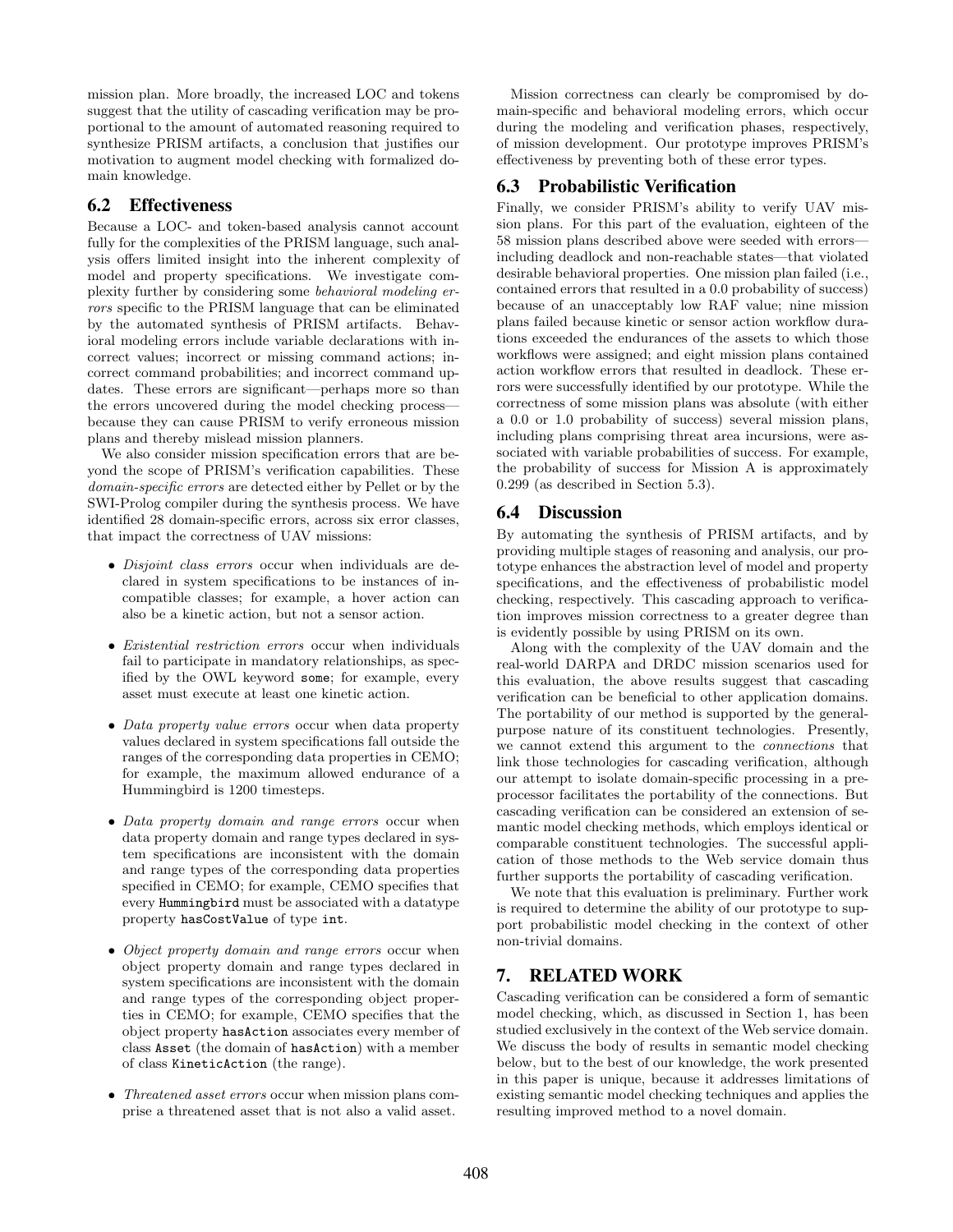Narayanan et al. encode Web service capability descriptions and behavioral properties with DAML-S (an ontology encoded in DAML+OIL for describing Web services) and Petri net formalisms, respectively [3]. For a given Web service, their approach generates a Petri net corresponding to the DAML-S description of the service. The resulting Petri net is used by KarmaSIM—a modeling and simulation environment—to apply various analyses, including reachability analysis and deadlock detection.

The model checking algorithm of Di Pietro et al. uses a DL-based ontology to formalize the Web service domain [4]. The behavior of a Web service is modeled as a state transition system (STS), while behavioral requirements are encoded with CTL. Both STS and CTL are extended with semantic annotations. For a given Web service, their algorithm generates a finite STS corresponding to the annotated description of the service. The resulting model is verified with model checking. The same algorithm has been used by Boaro et al. to verify Web service security requirements [5].

Oghabi et al. use OWL-S—an OWL ontology that supersedes DAML-S—to describe Web service behavior [6]. Their approach generates PRISM models from OWL-S descriptions of Web services. The resulting model is verified with PRISM. Ankolekar et al. map OWL-S models to PROMELA, and the PROMELA models are then verified with SPIN [7]. Liu et al. extend OWL-S with multiple annotation layers for specifying Web service flow properties, including temporal constraints [8]. Annotated OWL-S models are transformed to corresponding time constraint Petri net (TCPN) models, which are verified with model checking. Lomuscio et al. map OWL-S models to the Interpreted Systems Programming Language (ISPL) [9]. ISPL is the system description language for MCMAS, a symbolic model checker tailored to the verification of multi-agent systems. In this context, Web services and Web service compositions are viewed as agents and multi-agent systems, respectively.

Our method is most comparable to the work described above by Oghabi et al. Similarities include the motivation to verify stochastic behavior and the synthesis of PRISM models from domain knowledge encoded in OWL. But unlike our prototype, the system developed by Oghabi et al. does not synthesize behavioral properties, nor does it exploit inferred knowledge to support the synthesis of DTMC models. Inferred knowledge is utilized in the work described above by Narayanan et al., Di Pietro et al. and Boaro et al., but that other work is concerned exclusively with the verification of Web services and does not address the expressive and reasoning limitations that constrain OWL.

### 8. CONCLUSIONS AND FUTURE WORK

This paper describes cascading verification, a novel method that uses composite reasoning over high-level system specifications and formalized domain knowledge to synthesize both system models and their desired behavioral properties. Model builders use a high-level DSL to express system specifications that can be verified with model checking. Domain experts encode domain knowledge in OWL+SWRL and Prolog, which are combined to overcome their individual limitations. Synthesized DTMC models and PCTL properties are verified with the probabilistic model checker PRISM. We illustrated cascading verification with a prototype that verifies UAV mission plans. An evaluation of this prototype revealed non-trivial reductions in the size and complexity

of the input DSL specifications compared to the artifacts synthesized for PRISM.

We have identified several promising directions for future work. First, the inferences performed by the CVC currently flow in a unidirectional fashion, with Prolog facts derived from the knowledge encoded in OWL+SWRL. While conceptually and practically appealing, this approach prevents the reasoning process from refining earlier inferences based on later inferences, and it increases the potential for knowledge duplication. We aim to address these limitations by developing a knowledge representation framework that can support more flexible, iterative reasoning.

A second issue pertains to the artifacts that constitute the domain knowledge base, including CEMO, the Prolog rulebase, and the DTMC and PCTL templates. These artifacts should be extensible to reflect changes in domain knowledge. Extensions should in turn be verified to ensure that domain knowledge remains consistent across the entire knowledge base. Ideally, this verification of such evolutionary changes would be automated.

Finally, we intend to further evaluate our method and prototype by enhancing the sophistication of the mission specification language and domain model presented in this paper, and we intend to explore other domains in order to confirm the generality of our method.

#### 9. ACKNOWLEDGEMENTS

The material presented in this paper is based on work supported by AFOSR grant FA9550-09-1-0687 and EOARD grant FA8655-10-1-3007. Any conclusions, findings, opinions and recommendations expressed in this paper are those of the author(s) and do not necessarily reflect the views of AFOSR or EOARD. The authors thank the anonymous referees for their valuable feedback.

#### 10. REFERENCES

- [1] C. Baier and J.-P. Katoen, *Principles of Model* Checking. The MIT Press, 2008.
- [2] Robby, M. B. Dwyer, and J. Hatcliff, "Bogor: An Extensible and Highly-Modular Software Model Checking Framework," in Proceedings of the 9th European Software Engineering Conference Held Jointly With the 11th ACM SIGSOFT International Symposium on Foundations of Software Engineering, ESEC/FSE-11, pp. 267–276, ACM, 2003.
- [3] S. Narayanan and S. A. McIlraith, "Simulation, Verification and Automated Composition of Web Services," in Proceedings of the 11th International Conference on World Wide Web, WWW '02, pp. 77–88, ACM, 2002.
- [4] I. D. Pietro, F. Pagliarecci, and L. Spalazzi, "Model Checking Semantically Annotated Services," IEEE Transactions on Software Engineering, vol. 38, pp. 592–608, May 2012.
- [5] L. Boaro, E. Glorio, F. Pagliarecci, and L. Spalazzi, "Semantic Model Checking Security Requirements for Web Services," in Proceedings of the 2010 International Conference on High Performance Computing and Simulation, HPCS '10, pp. 283–290, IEEE, 2010.
- [6] G. Oghabi, J. Bentahar, and A. Benharref, "On the Verification of Behavioral and Probabilistic Web